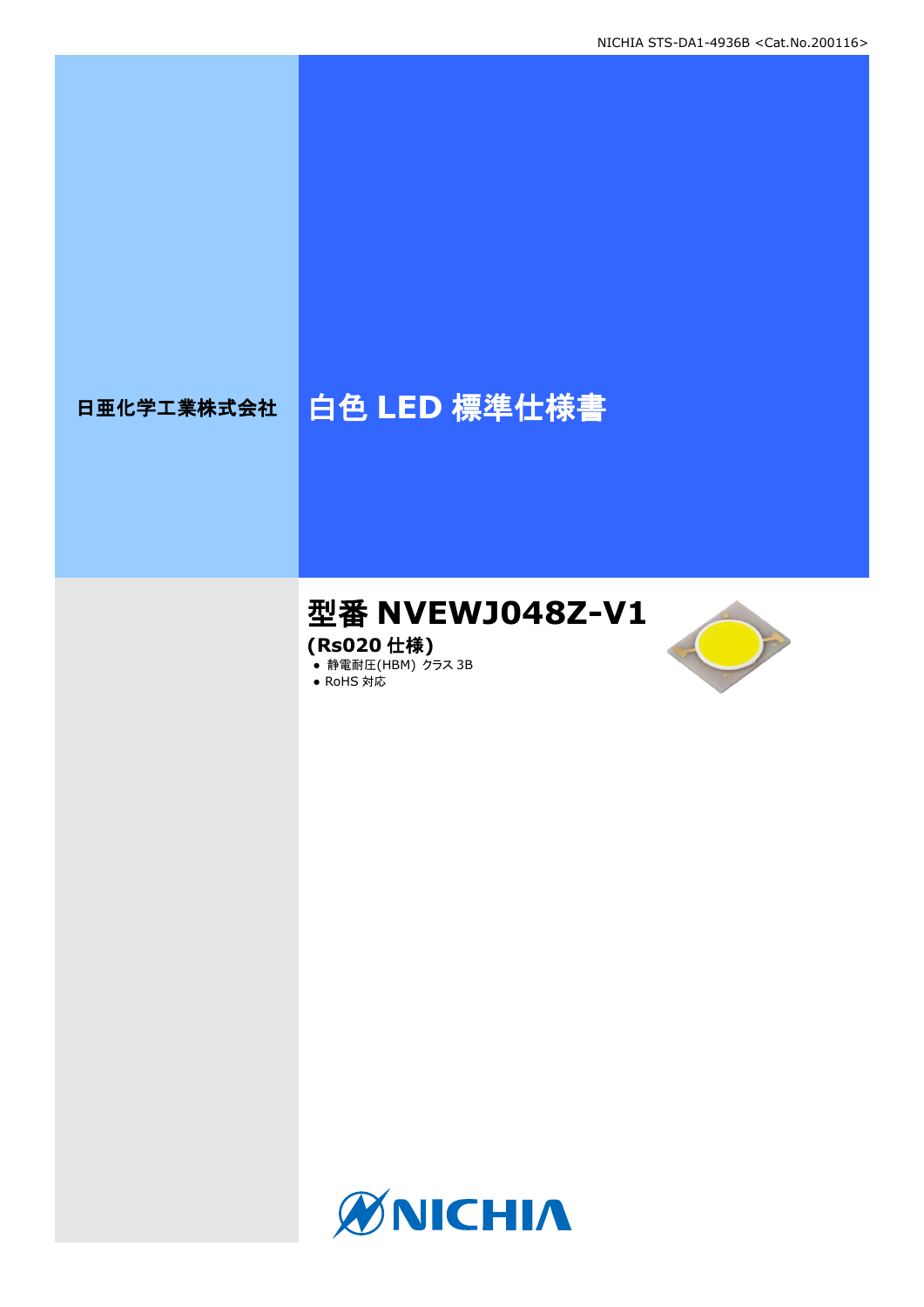### 規格

### (1) 絶対最大定格

| 項目        | 記号                           | 最大定格           | 単位 |
|-----------|------------------------------|----------------|----|
| 順電流       | $\mathrm{I}_\mathrm{F}$      | 3300           | mA |
| パルス順電流    | $I_{\text{FP}}$              | 4950           | mA |
| 静電耐圧(HBM) | V <sub>ESD</sub>             | 8              | kV |
| 逆方向許容電流   | $I_{R}$                      | 85             | mA |
| 許容損失      | $P_D$                        | 168            | W  |
| 動作温度      | ${\mathsf T}_{\textsf{opr}}$ | $-40 \sim 105$ | °C |
| 保存温度      | $T_{\text{stq}}$             | $-40 \sim 100$ | °C |
| ジャンクション温度 | т.                           | 150            | °C |

\* TJ=25°C での値です。

\* IFP条件は、パルス幅 10ms 以下、デューティー比は 10%以下です。

\* IF、IFPは、ディレーティング特性を参照してください。

\* 静電耐圧(HBM)は ANSI/ESDA/JEDEC JS-001 のクラス 3B です。

 $*$ 動作温度はケース温度(Tc)での値です。

### (2) 特性

|           | 項目         | 記号             | 条件             | 標準     | 最大                       | 単位   |
|-----------|------------|----------------|----------------|--------|--------------------------|------|
| 順電圧       |            | VF             | $I_F = 1800mA$ | 47.0   | $\overline{\phantom{a}}$ |      |
| Rs020 ランク | 光束(色度座標1)  | $\Phi_{\rm v}$ | $I_F = 1800mA$ | 5270   |                          | Im   |
|           | X          |                | $I_F = 1800mA$ | 0.3882 |                          |      |
| 色度座標 1    |            | $I_F = 1800mA$ | 0.3329         |        |                          |      |
| Rs020 ランク | 光束(色度座標 2) | $\Phi_{\rm v}$ | $I_F = 1800mA$ | 6570   |                          | Im   |
|           | X          |                | $I_F = 1800mA$ | 0.3360 | $\qquad \qquad$          |      |
| 色度座標 2    |            |                | $I_F = 1800mA$ | 0.3335 | ۰                        |      |
| 熱抵抗       |            | $R_{\theta$ JC |                | 0.40   | 0.44                     | °C/W |

\* TJ=25°C での値です。パルス駆動により測定しています。

\* 光学特性は、CIE 127:2007 に準拠した値です。

\* 色度座標は、CIE 1931 色度図に基づくものとします。

\* 熱抵抗 RθJCは、JESD51-1 に準拠した Dynamic 法により測定しています。

 $*$  熱抵抗  $R_{\theta JC}$ は、ダイスから Tc 測定ポイントまでの熱抵抗を表します。

\* 熱抵抗 RθJCは放熱グリスを用いた際の熱抵抗値です。放熱シートを用いた場合、熱抵抗値は顕著に大きくなる可能性があります。

\* 熱抵抗に関する詳細は注意事項(6)熱の発生を参照ください。

**COB** の取り扱い、密着、放熱などの一連のアプリケーションノートは弊社ホームページ「**LED** テクニカルデータ」をご確認ください。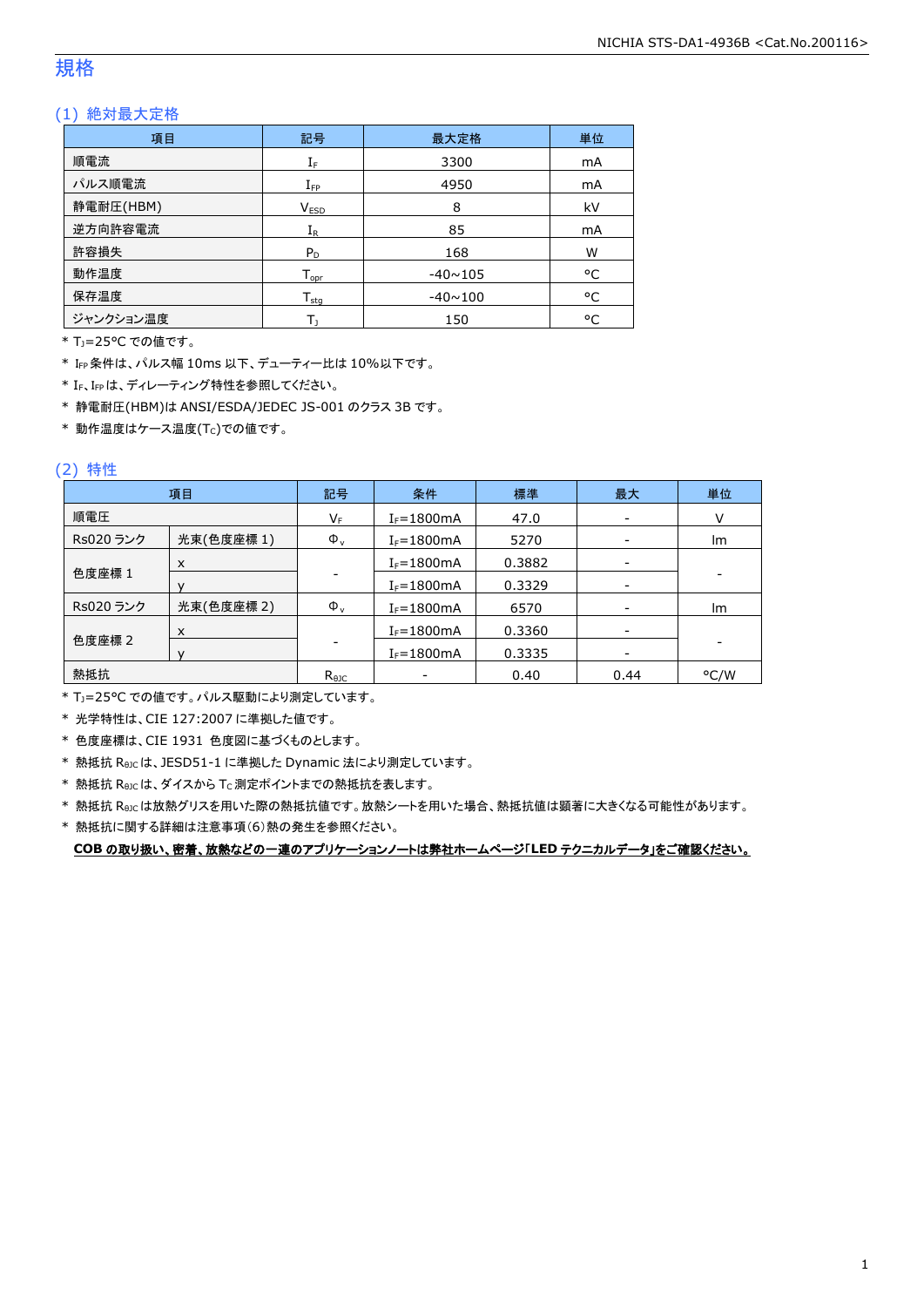## ランク分け

| 項目  | ランク                     | 条件             | 最小   | 最大   | 単位 |
|-----|-------------------------|----------------|------|------|----|
| 順電圧 | $I_F = 1800mA$<br>-     |                | 44.1 | 51.2 |    |
|     | Q0591                   |                | 5910 | 7230 |    |
| 光束  | 00474                   | $I_F = 1800mA$ | 4740 | 5800 | Im |
| 演色性 | <b>Rs020</b><br>$R_{a}$ | $I_F = 1800mA$ | -    | -    | -  |

色度範囲 $(I_f=1800$ mA)

色度座標は中央値より MacAdam 楕円 3 ステップ範囲内となります。

|            |                            | ランク    | ランク    |
|------------|----------------------------|--------|--------|
|            |                            | sm353q | smc53  |
| 色温度値(単位:K) | $\mathsf{T}_{\mathsf{CP}}$ | 3500   | 5300   |
|            | x                          | 0.3882 | 0.3360 |
| 色度座標中央値    |                            | 0.3329 | 0.3335 |

\* T<sub>J</sub>=25°C での値です。パルス駆動により測定しています。

\* 順電圧は±0.46V の公差があります。

\* 光束は±5%の公差があります。

\* 色度は±0.003 の公差があります。

\* 1 注文単位に対して上記のランクを納入します。又、その納入比率は問わないものとします。

### 色度,演色性-光束ランク対応表

| 色度ランク  | 演色性ランク | 光東ランク |
|--------|--------|-------|
| sm353q | Rs020  | O0474 |
| smc53  | Rs020  | O0591 |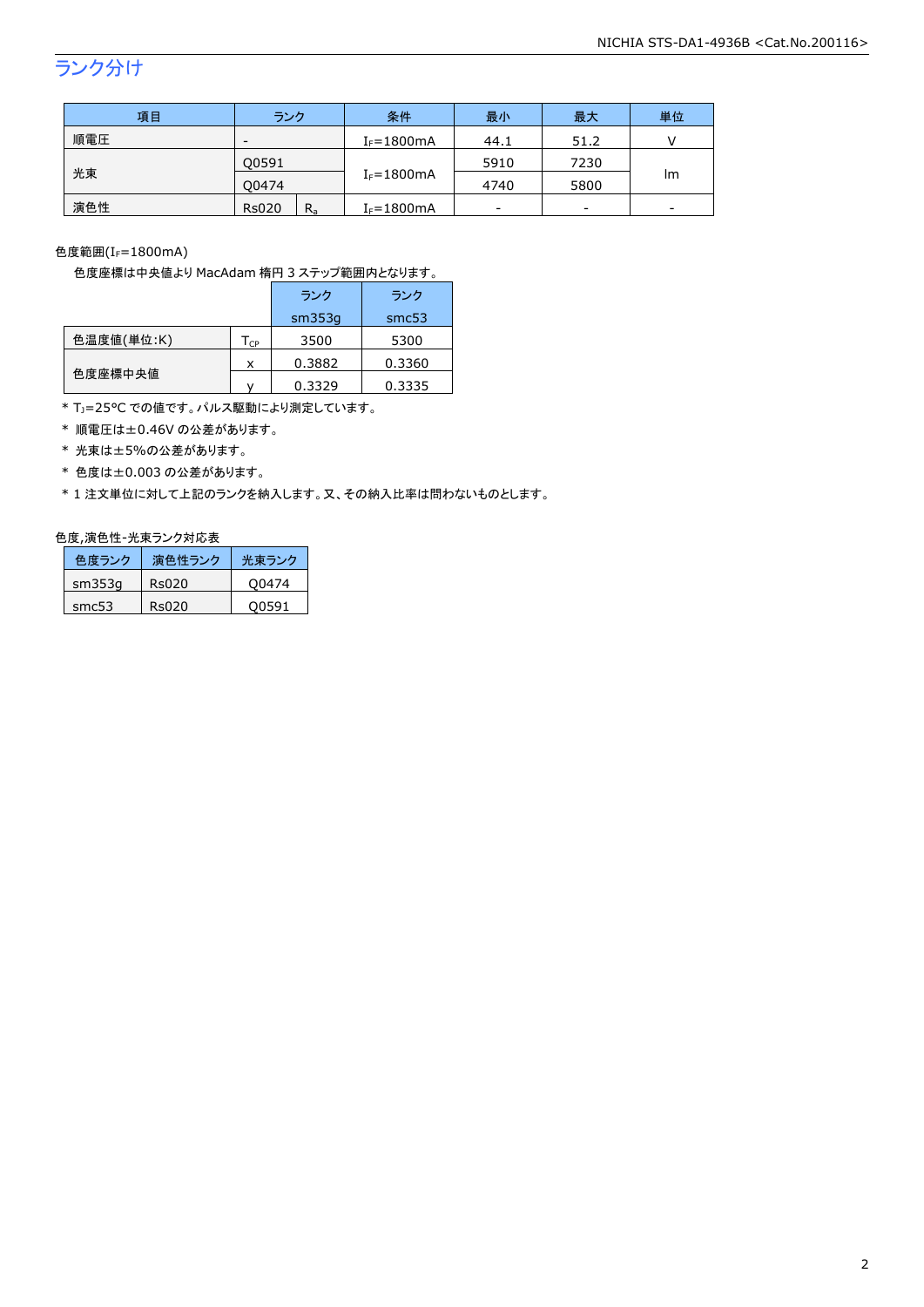色度図

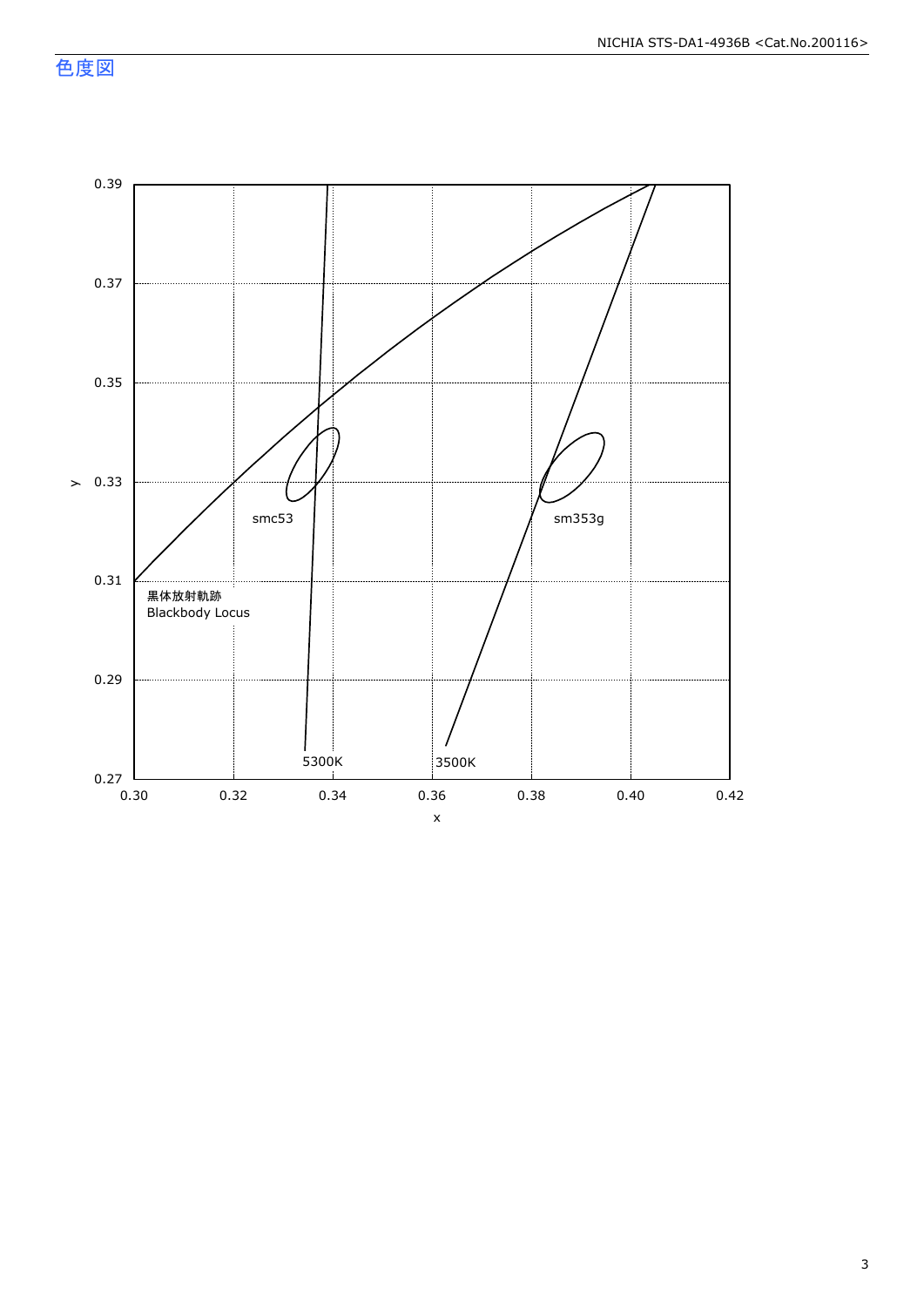### 外形寸法

(単位 Unit: mm) This product complies with RoHS Directive. \* 本製品はRoHS指令に適合しております。 (単位 Unit: mm, 公差 Tolerance: ±0.3) STS-DA7-12174A NVEWJ048Z-V1 The dimension(s) in parentheses are for reference purposes. \* 括弧で囲まれた寸法は参考値です。 No. Part No.







| 項目 Item                                           | 内容 Description                                                           |
|---------------------------------------------------|--------------------------------------------------------------------------|
| パッケージ材質<br>Package Materials                      | セラミックス<br>Ceramics                                                       |
| 封止樹脂材質<br><b>Encapsulating Resin</b><br>Materials | シリコーン樹脂<br>(拡散剤+蛍光体入り)<br>Silicone Resin<br>(with diffuser and phosphor) |
| 雷極材質<br><b>Electrodes Materials</b>               | 金メッキ<br>Au-plated                                                        |
| 質量<br>Weight                                      | 1.8q(TYP)                                                                |

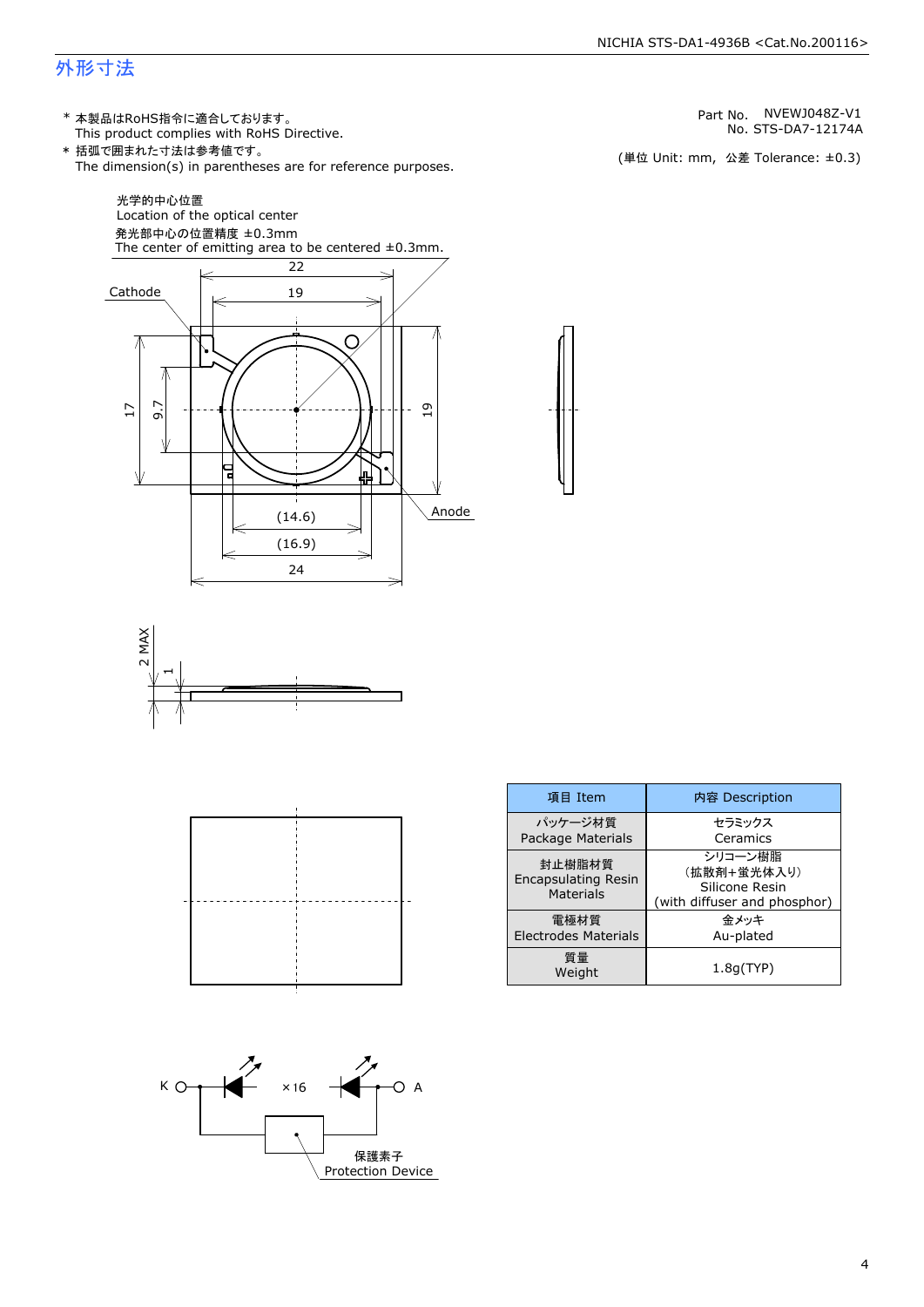### はんだ付け

### ● 手はんだ推奨条件

| →"烏庫」 | 380°C 以下 |
|-------|----------|
| .間    | 5 秒以内    |

\* 手はんだは 1 回までとして下さい。

- \* 本製品は、封止材料及び封止樹脂枠材料にシリコーン樹脂を用いているため、上面の封止部が柔らかく、力が加わると傷、欠け、剥がれ、製品の変形、 断線や信頼性に影響を及ぼす恐れがあります。封止部及び封止樹脂枠に圧力を加えないで下さい。
- \* 基本的にはんだの取り付け後の修正は行わないで下さい。やむをえず修正する場合は、事前に修正による特性の劣化のなきことを確認の上行って下さ い。
- \* はんだ付け時、加熱された状態で LED にストレスを加えないで下さい。
- \* 実装機を使用する場合は、本製品にあった吸着ノズルを選定下さい。発光面サイズより小径のノズルを使用しますと発光面を傷つけると共に LED が不灯 に至る可能性があります。
- \* フラックスを使用する場合はノンハロゲンタイプを推奨します。また LED に直接フラックスがかかるような工程設計は行わないで下さい。
- \* 端子電極にリード線をはんだ付けする際及びはんだ付け後は、リード線にテンションを加えないようにしてください。端子電極の破壊もしくは端子電極の密 着強度が低下する恐れがあります。
- \* 端子電極にリード線のはんだ付けを行う場合は、使用はんだやリード被覆線の種類によってその含有成分により、端子電極の密着強度が低下する場合 がありますので、事前に実際に使用する部材にてご確認をお願いします。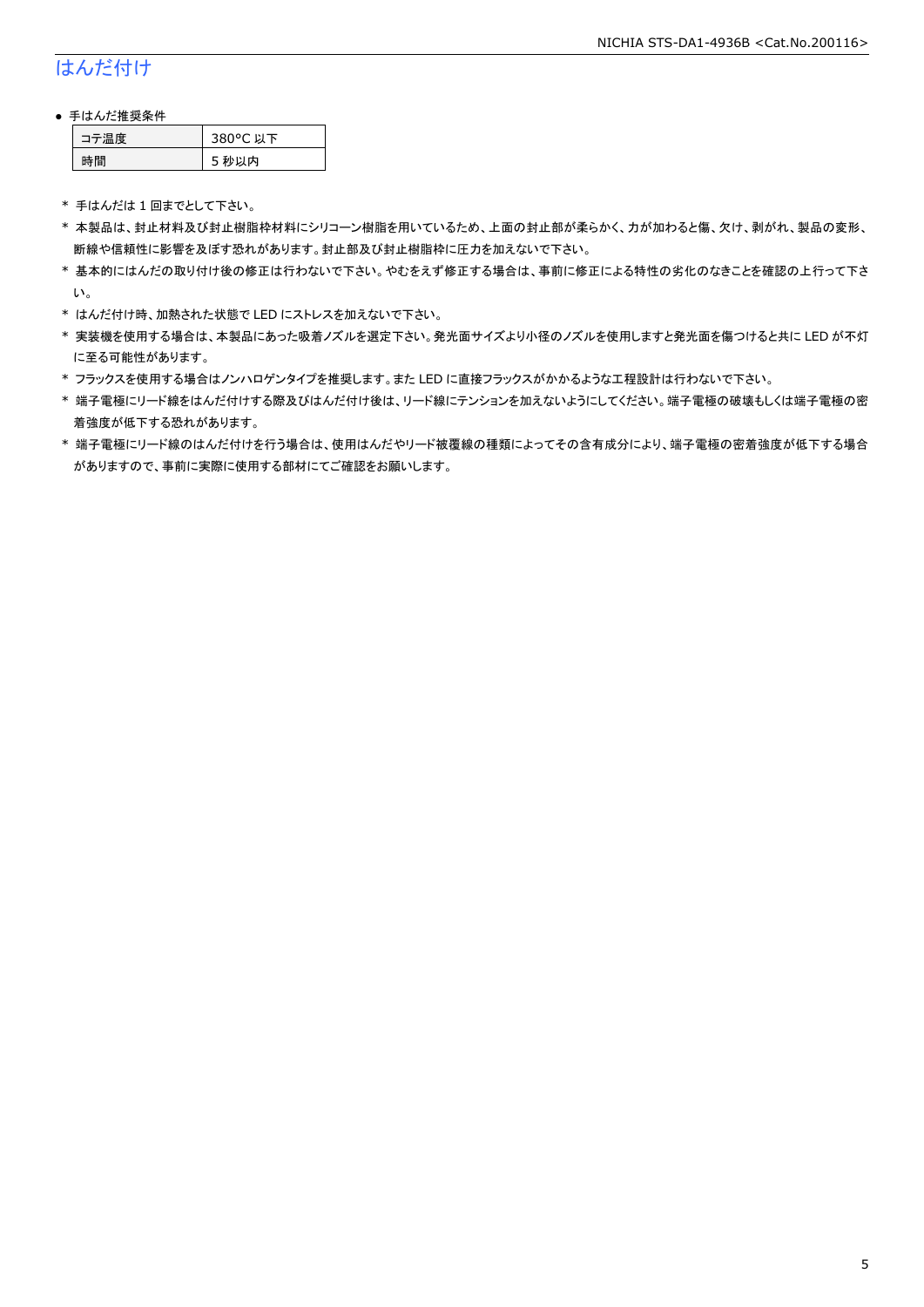### 梱包用トレイ

\* 数量は1トレイにつき 42個入りです。<br>Tray Size: 42pcs

\* 数量は1トレイにつき 42個入りです。<br>Tray Size: 42pcs<br>\* 寸法は参考です。<br>All dimensions shown are for reference only and are not guaranteed. \* づ法は参考です。

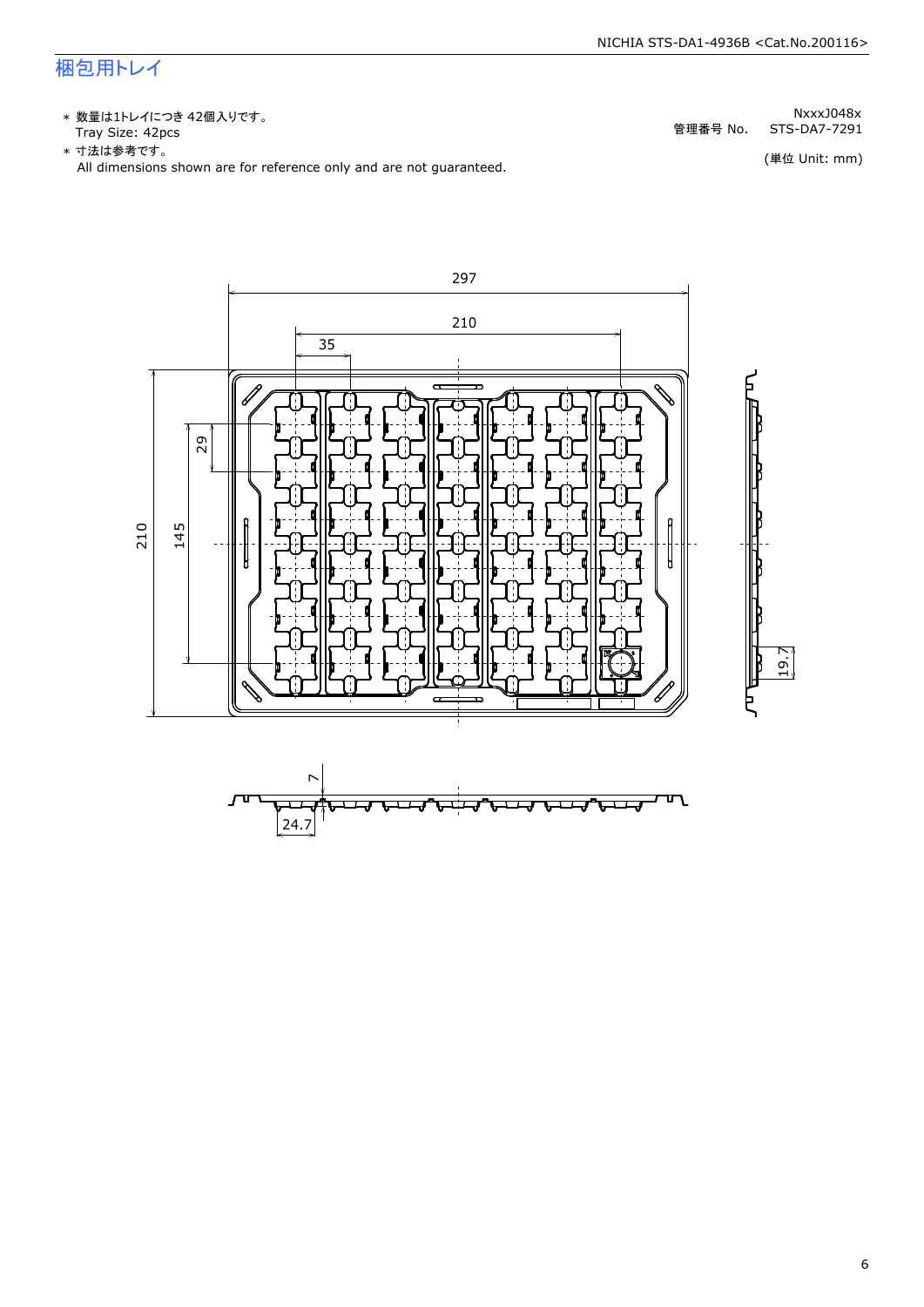Part No. Nxxxxxxx<br>No. STS-DA7-5106D

### 梱包仕様

Trays are shipped with desiccants in heat-sealed moisture-proof bags. シリカゲルとともにトレイをアルミ防湿袋に入れ、熱シールにより封をします。



Label ラベル  $\mathscr{U}$ NICHIA  $\begin{array}{lll} \text{cN}_{\text{us}} & \text{XXXX} & \text{LED} \\ \text{part no.:} & \text{Nxxxxxxx} \\ \text{LOT:} & \text{YMxxxx-RRR} \\ \text{QTY.:} & & \text{PCS} \\ \hline & \text{ROHS} \end{array}$ NICHIA CORPORATION <sup>491</sup> OKA, KAMINAKA, ANAN, TOKUSHIMA, JAPAN LOT: QTY.: YMxxxx-RRR PCS PART NO.:

Moisture-proof bags are packed in cardboard boxes with corrugated partitions. アルミ防湿袋を並べて入れ、ダンボールで仕切ります。





- \* \*\*\*\*\*\*\* is the customer part number.<br>If not provided, it will not be indicated on the label.<br>客先型名が設定されていない場合は空白です。
- For details, see "LOT NUMBERING CODE"<br>in this document.<br>ロット表記方法についてはロット番号の項を<br>参照して下さい。
- \* Products shipped on trays are packed in a moisture-proof bag.<br>They are shipped in cardboard boxes to protect them from external forces during transportation.<br>本製品はトレイに入れたのち、輸送の衝撃から保護するためダンボールで梱包します。<br>\* Do not drop or exp 本製品はトレイに入れたのち、輸送の衝撃から保護するためダンボールで梱包します。
- Do not drop or expose the box to external forces as it may damage the products. \*
- 取り扱いに際して、落下させたり、強い衝撃を与えたりしますと、製品を損傷させる原因になりますので注意して下さい。 Do not expose to water. The box is not water-resistant. \*
- ダンボールには防水加工がされておりませんので、梱包箱が水に濡れないよう注意して下さい。 \*
- 輸送、運搬に際して弊社よりの梱包状態あるいは同等の梱包を行って下さい。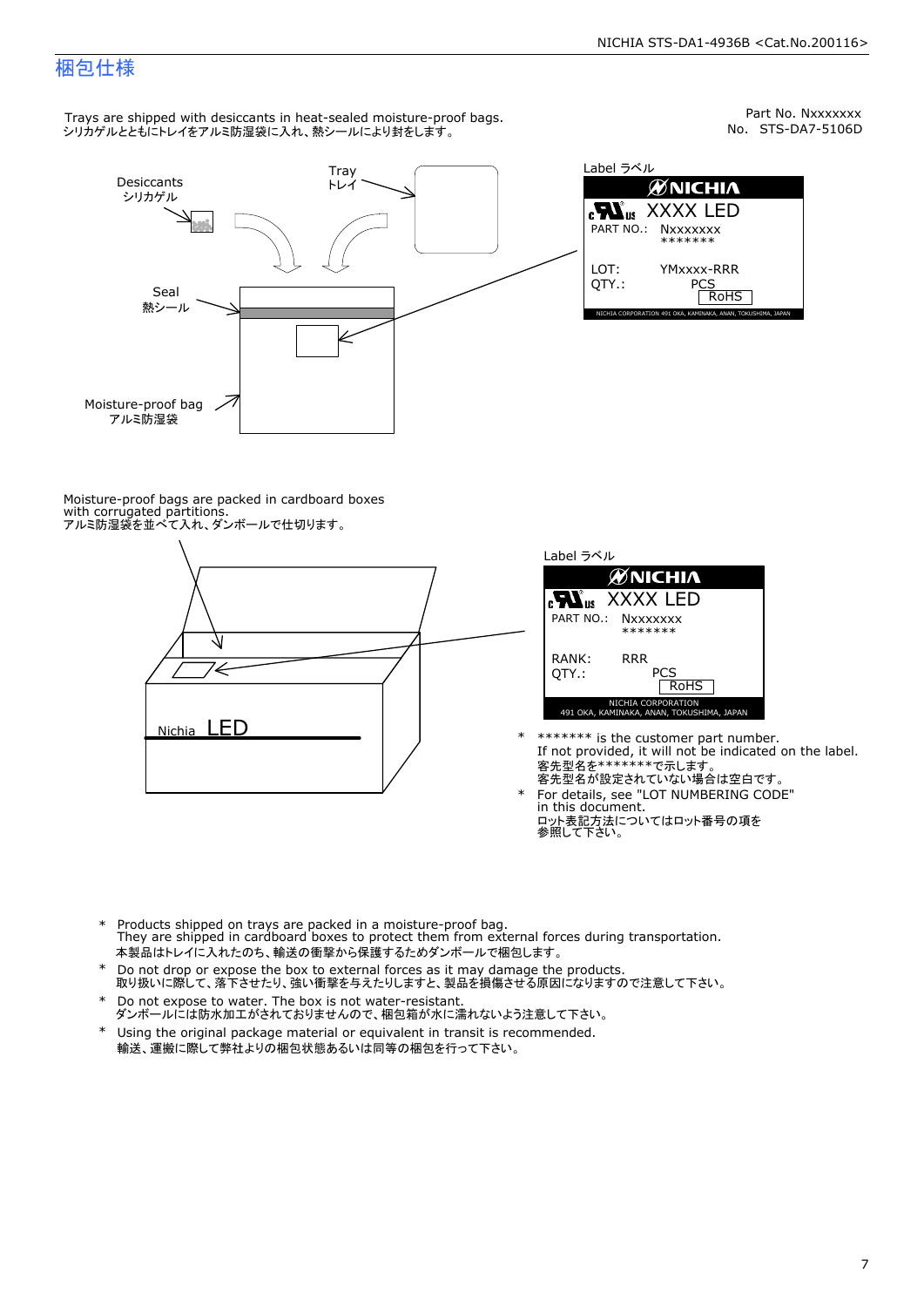### ロット番号

ロット番号は以下のように英数字で表記します。

- YMxxxx RRR
- Y 製造年

| 年    |   |  |  |  |  |
|------|---|--|--|--|--|
| 2019 |   |  |  |  |  |
| 2020 | Κ |  |  |  |  |
| 2021 |   |  |  |  |  |
| 2022 | м |  |  |  |  |
| 2023 | Ν |  |  |  |  |
| 2024 |   |  |  |  |  |

#### M - 製造月

| 月 | м | 月  | М |
|---|---|----|---|
|   |   |    |   |
|   |   | 8  | 8 |
|   |   | 9  | q |
|   |   | 10 | A |
|   |   |    | F |
| 6 | F | 12 |   |

xxxx-当社管理番号

RRR-色度ランク、光束ランク、演色性ランク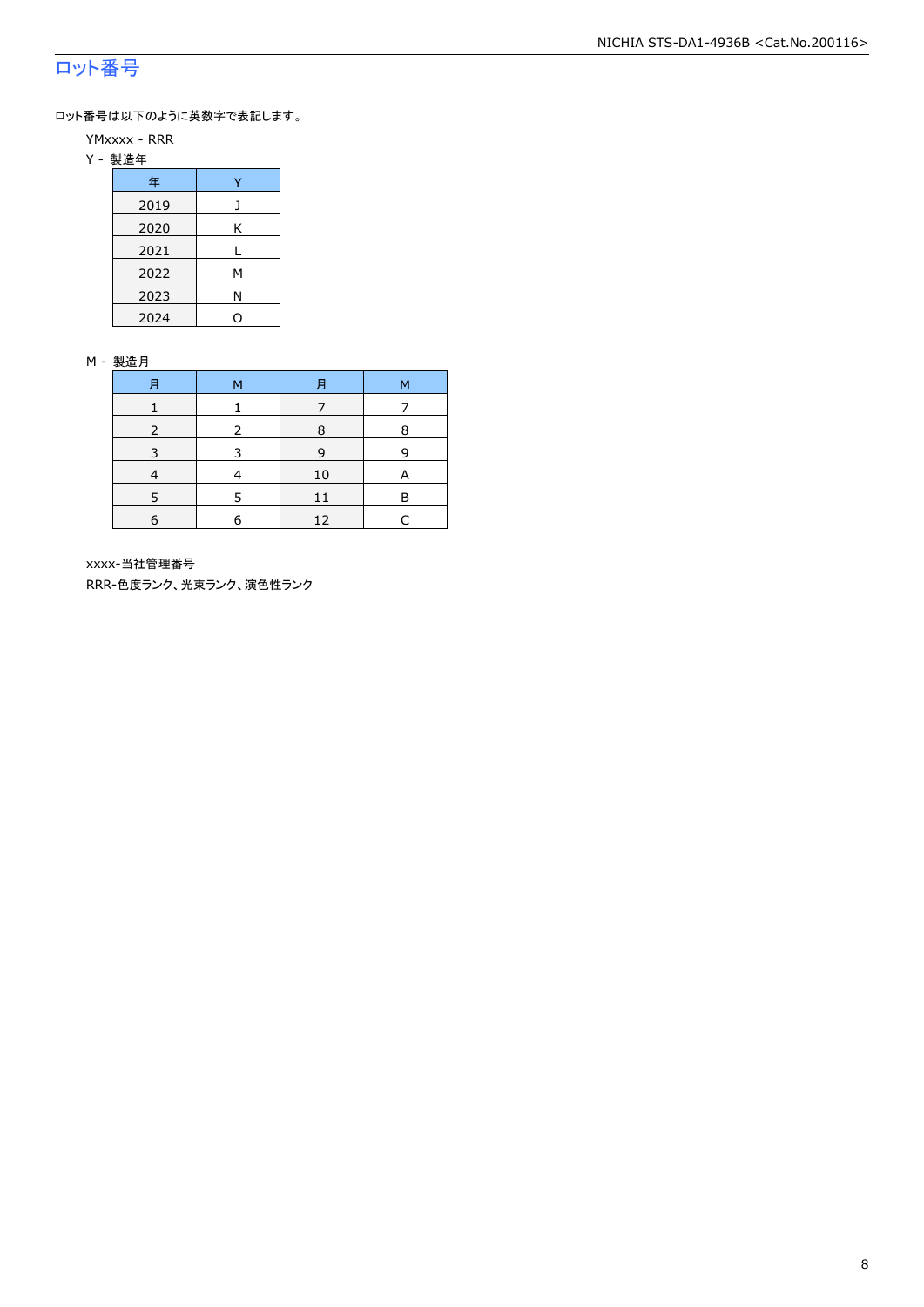ディレーティング特性

NVEWJ048Z-V1 管理番号 No. STS-DA7-12187



9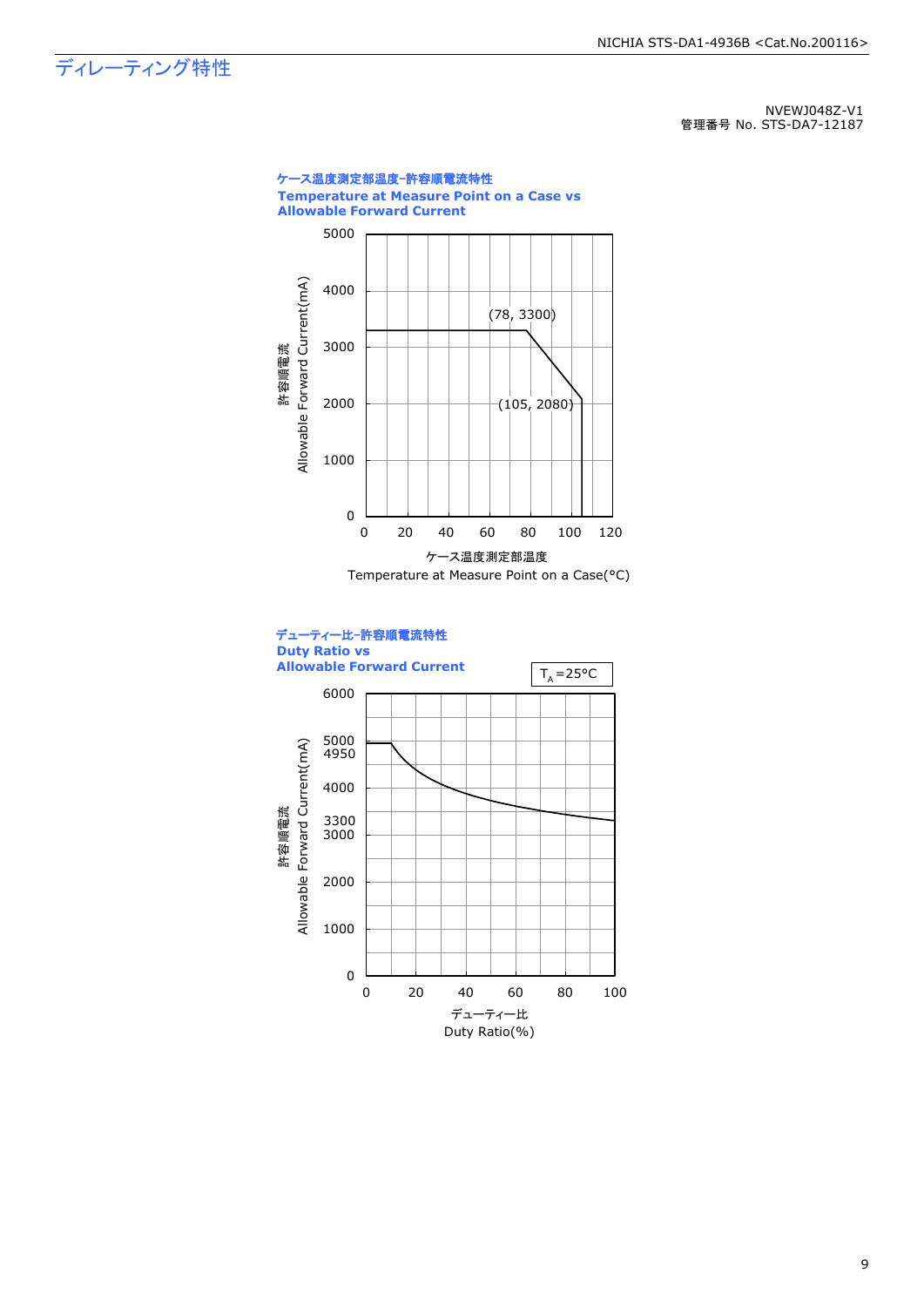#### NICHIA STS-DA1-4936B <Cat.No.200116>

### 光学特性

### \* 本特性は参考です。

All characteristics shown are for reference only and are not guaranteed.

NVEWJ048Z-V1 管理番号 No. STS-DA7-12357

 $\;\ast\;$  パルス駆動により測定しています。<br>The following graphs show the characteristics measured in pulse mode.



指向特性 **Directivity** 



\* 本特性はRs020仕様に対応しています。

The graphs above show the characteristics for Rs020 LEDs of this product.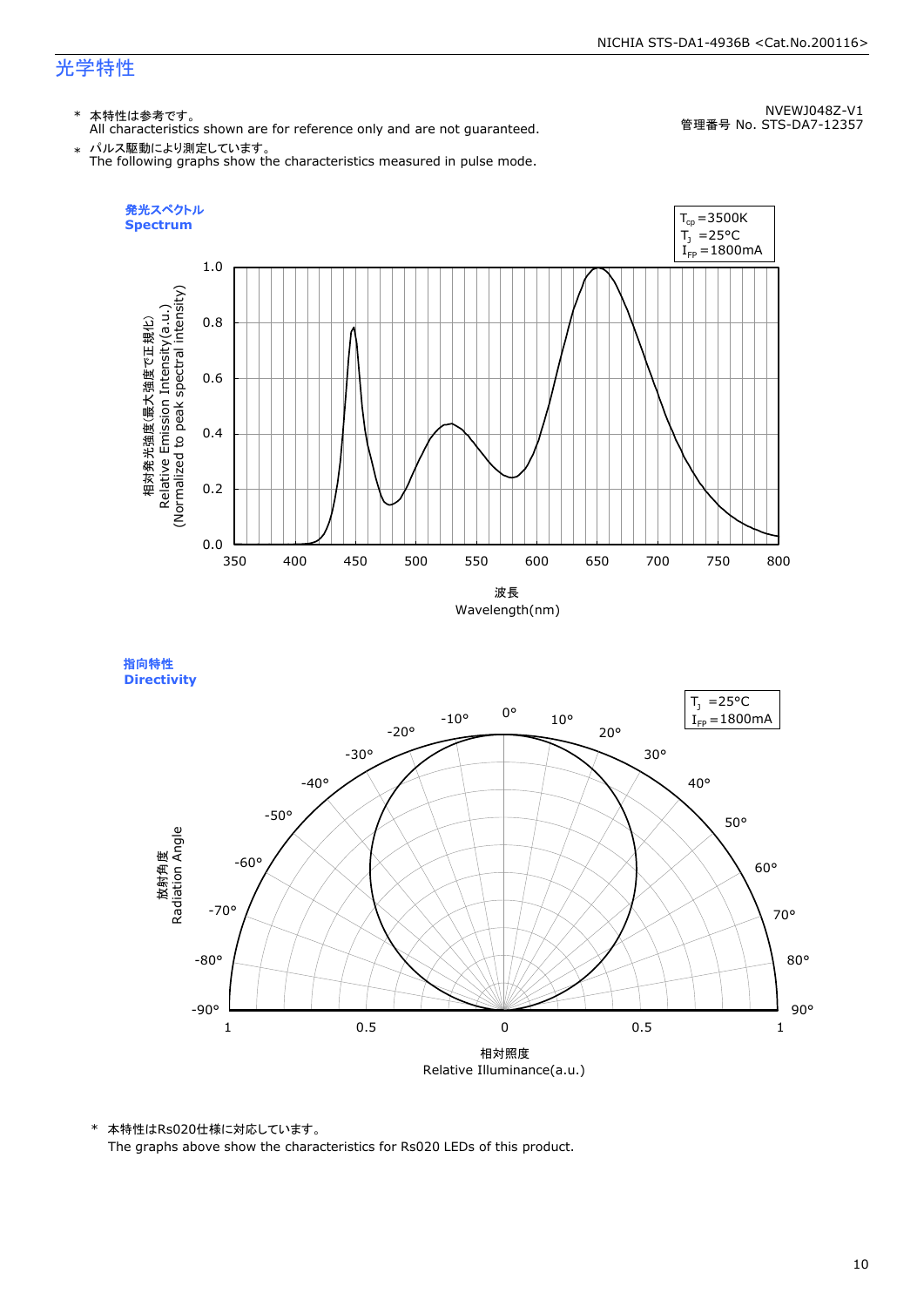#### NICHIA STS-DA1-4936B <Cat.No.200116>

### 光学特性

### \* 本特性は参考です。

All characteristics shown are for reference only and are not guaranteed.

NVEWJ048Z-V1 管理番号 No. STS-DA7-12358

 $\;\ast\;$  パルス駆動により測定しています。<br>The following graphs show the characteristics measured in pulse mode.



指向特性 **Directivity** 



\* 本特性はRs020仕様に対応しています。

The graphs above show the characteristics for Rs020 LEDs of this product.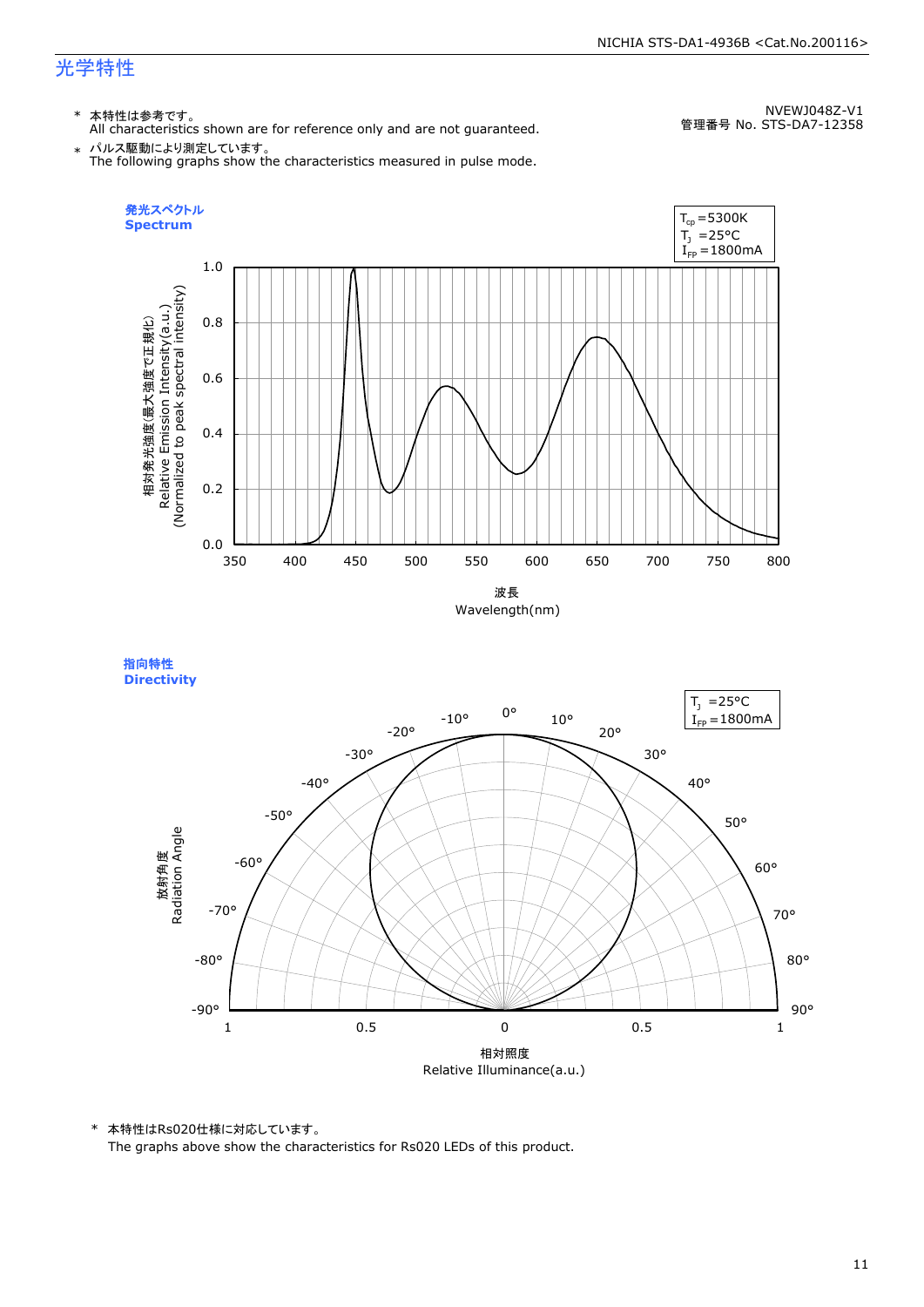\* 本特性は参考です。

All characteristics shown are for reference only and are not guaranteed.

NVEWJ048Z-V1 管理番号 No. STS-DA7-12359

\* パルス駆動により測定しています。 The following graphs show the characteristics measured in pulse mode.



\* 本特性は色度ランクsm35xg(ランク座標範囲内の特別ランクを含む)、Rs020仕様に対応しています。 The graphs above show the characteristics for sm35xg, Rs020 LEDs, including sub-bins, of this product.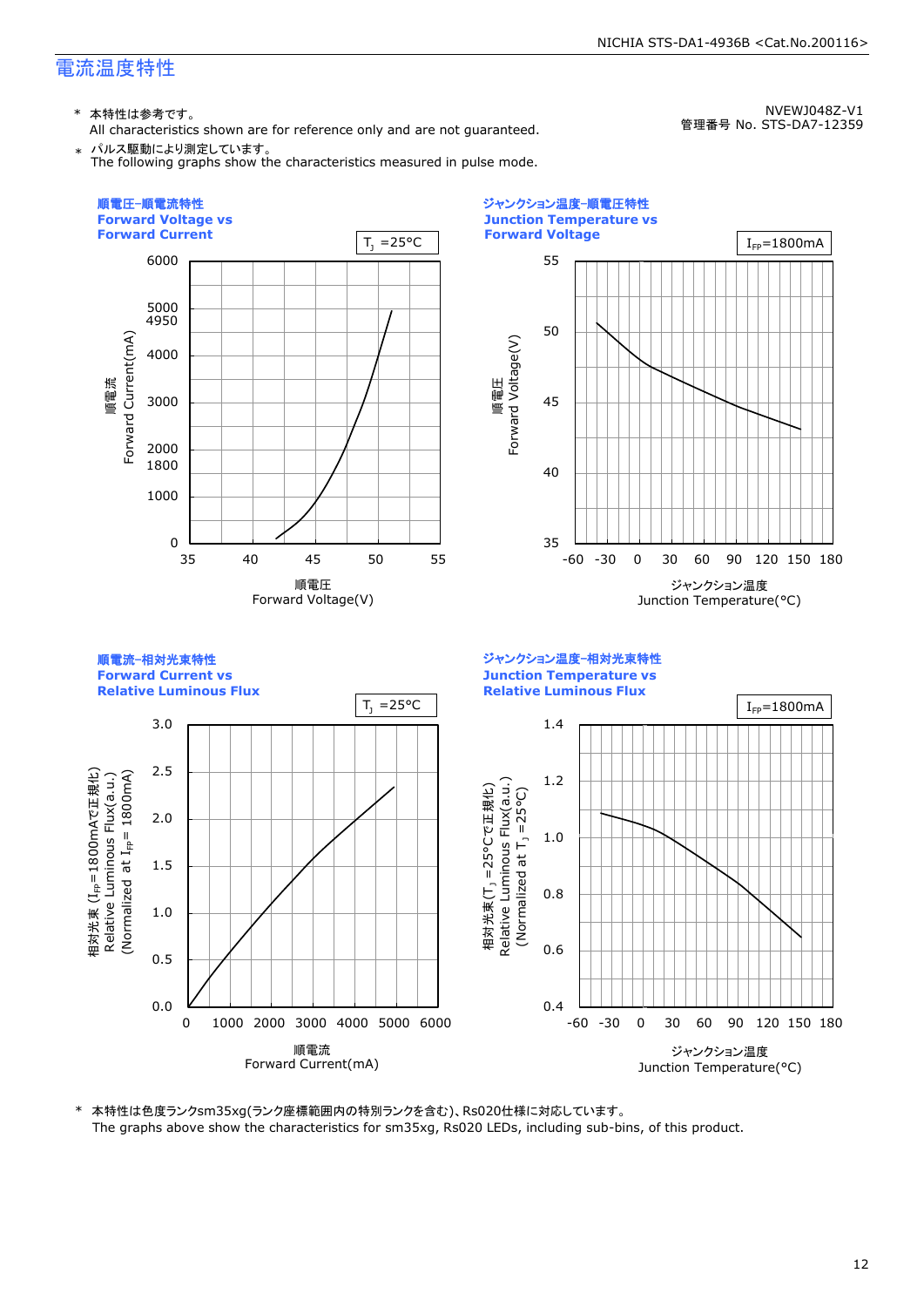\* 本特性は参考です。

順電圧-順電流特性

All characteristics shown are for reference only and are not guaranteed.

NVEWJ048Z-V1 管理番号 No. STS-DA7-12360





\* 本特性は色度ランクsmc5x(ランク座標範囲内の特別ランクを含む)、Rs020仕様に対応しています。 The graphs above show the characteristics for smc5x, Rs020 LEDs, including sub-bins, of this product.

ジャンクション温度-順電圧特性

**Junction Temperature vs**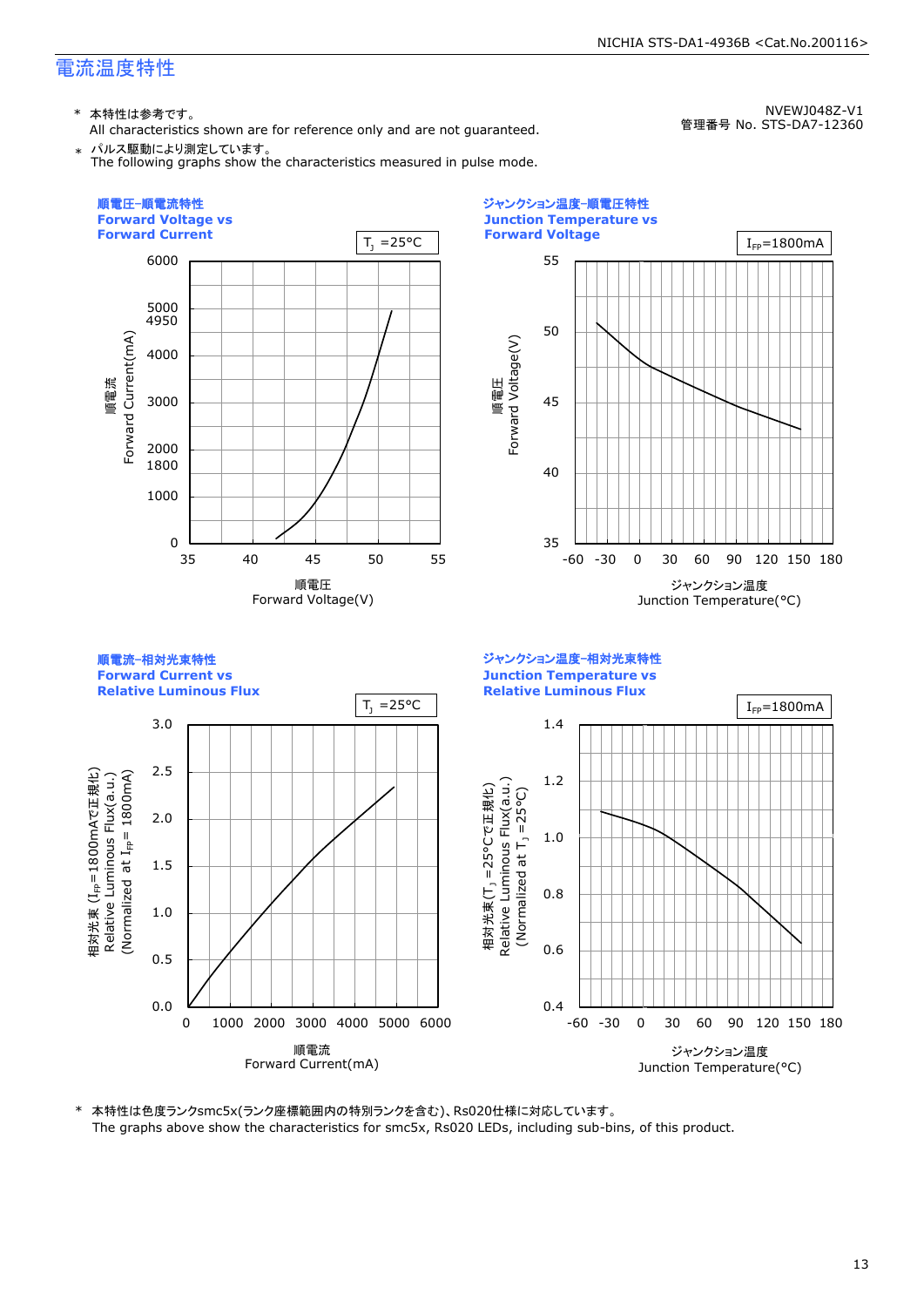- \* All characteristics shown are for reference only and are not guaranteed. 本特性は参考です。
- \* Ine following graphs show th<br>、パルス駆動により測定しています。 The following graphs show the characteristics measured in pulse mode.

NVEWJ048Z-V1 No. STS-DA7-12361A





\* The graphs above show the characteristics for Rs020 LEDs of this product. 本特性は演色性ランクRs020に対応しています。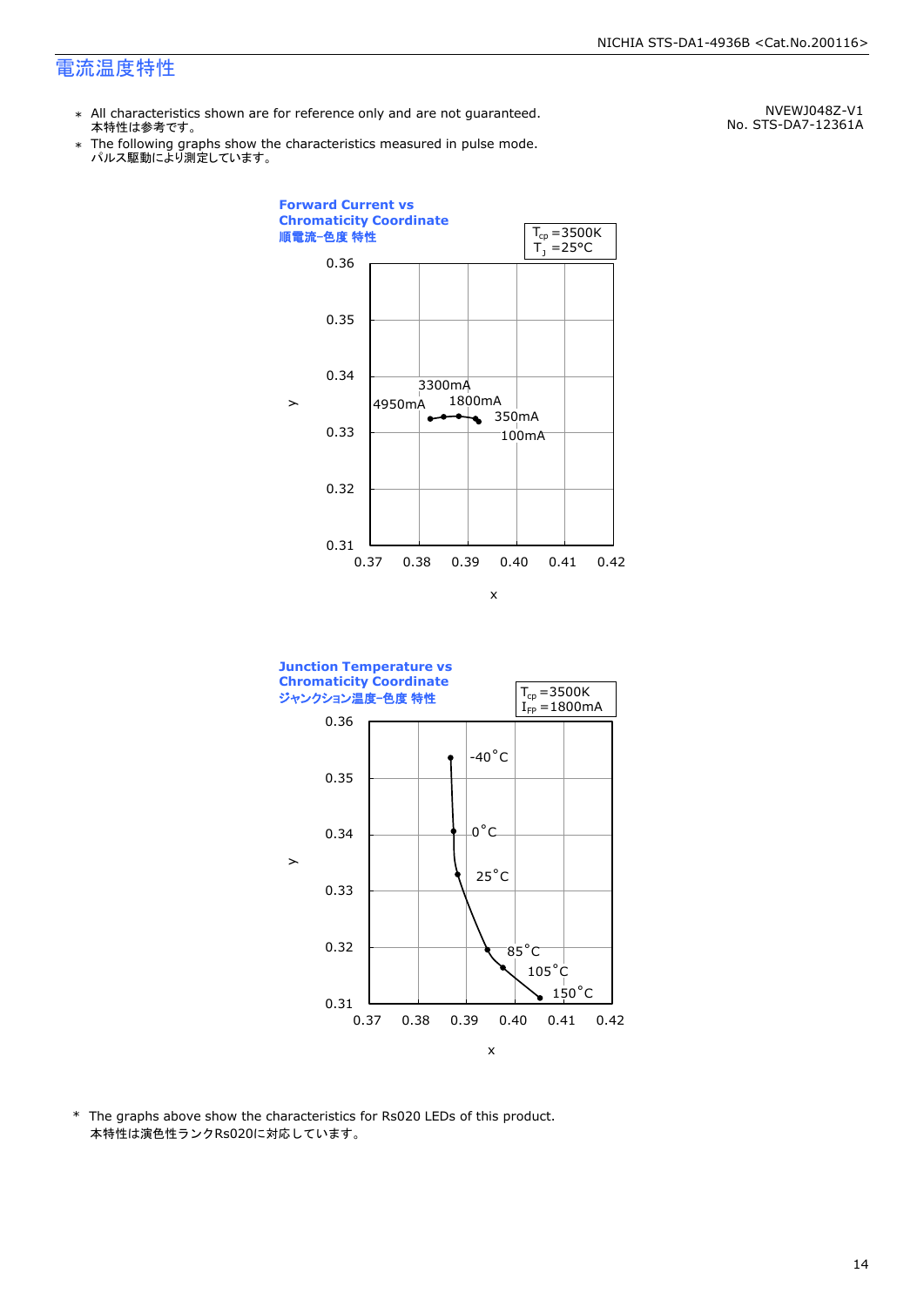- \* All characteristics shown are for reference only and are not guaranteed. 本特性は参考です。
- \* Ine following graphs show th<br>、パルス駆動により測定しています。 The following graphs show the characteristics measured in pulse mode.

NVEWJ048Z-V1 No. STS-DA7-12362A





\* The graphs above show the characteristics for Rs020 LEDs of this product. 本特性は演色性ランクRs020に対応しています。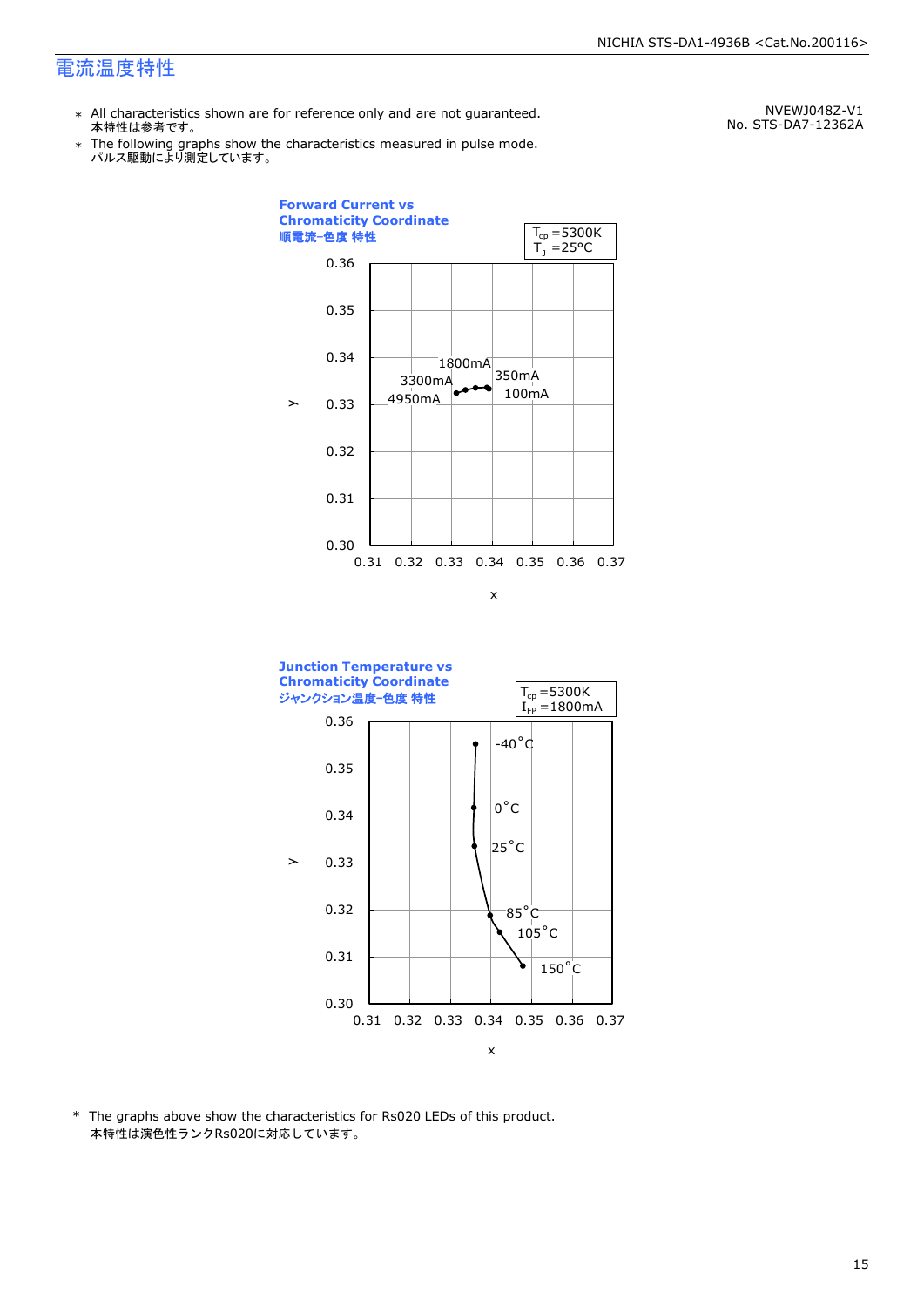### 信頼性

### (1) 試験項目と試験結果

| 試験項目    | 参照規格                            | 試験条件                                  | 試験時間     | 故障判定<br>基準 No. | 故障数/試験数 |
|---------|---------------------------------|---------------------------------------|----------|----------------|---------|
| 熱衝撃(気相) |                                 | -40°C(15 分)~100°C(15 分)               | 100 サイクル | #1             | 0/10    |
| 高温保存    | <b>JEITA ED-4701</b><br>200 201 | $T_A = 100^{\circ}C$                  | 1000 時間  | #1             | 0/10    |
| 高温高湿保存  | <b>JEITA ED-4701</b><br>100 103 | $T_A = 60^{\circ}$ C, RH = 90%        | 1000 時間  | #1             | 0/10    |
| 低温保存    | JEITA ED-4701<br>200 202        | $T_{\text{A}} = -40^{\circ}C$         | 1000 時間  | #1             | 0/10    |
| 高温連続動作  |                                 | $T_c = 78$ °C, I <sub>F</sub> =3300mA | 1000 時間  | #1             | 0/10    |
| 静電破壊    | ANSI/ESDA/<br>JEDEC JS-001      | HBM, 8kV, 1.5kΩ, 100pF, 順逆 1回         |          | #1             | 0/10    |

注記:

測定は LED が常温に戻ってから行います。

### (2) 故障判定基準

| 基準 No. | 項目              | 条件                     | 判定基準     |
|--------|-----------------|------------------------|----------|
|        | 順電圧(VF)         | I <sub>F</sub> =1800mA | ·初期値×1.1 |
| #1     | 光束 $(\Phi_{v})$ | $I_F = 1800mA$         | :初期値×0.7 |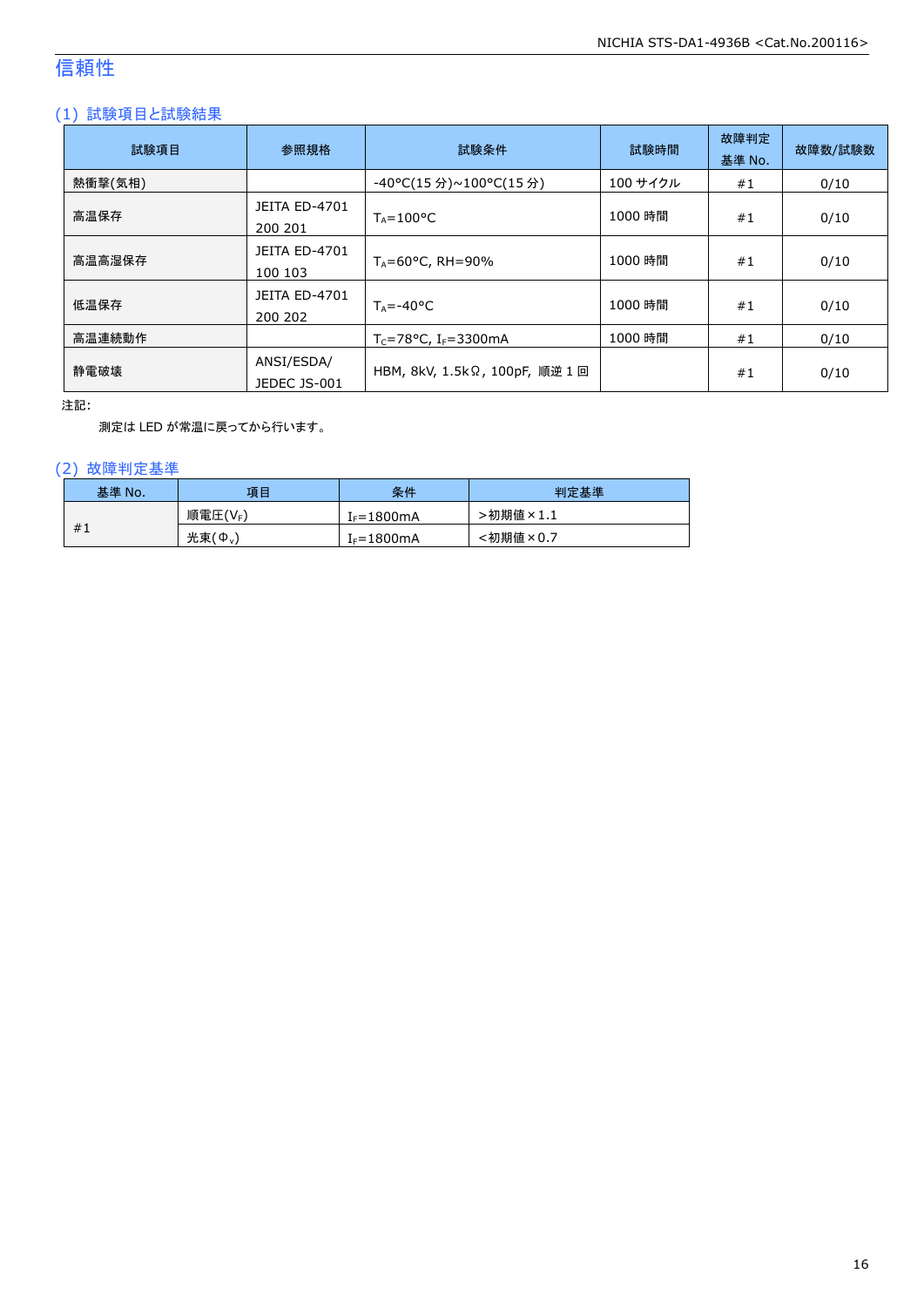### 注意事項

#### (1) 保管

|    | 条件        | 温度         | 湿度       | 期間        |
|----|-----------|------------|----------|-----------|
|    | アルミ防湿袋開封前 | 30°C<br>以下 | 90%RH 以下 | 納入日より1年以内 |
| 保管 | アルミ防湿袋開封後 | 30°C 以下    | 70%RH 以下 | 168 時間以内  |

- アルミ防湿袋を開封後は上記の条件を越えないようにはんだ付けを完了下さい。万一未使用の LED が残った場合は、シリカゲル入り密閉容器等で保管 下さい。なお当社防湿袋に戻し、再封印することを推奨します。
- 電極部分は、金メッキが施されております。腐食性ガス等を含む雰囲気にさらされますと、メッキ表面が変質し、問題が生じる事があります。保管時は密閉 容器等で保管して下さい。なお当社防湿袋に戻し、再封印することを推奨します。
- 実機に使用する部材(パッキン、接着剤など)については、メッキ表面への影響を考慮して、硫黄成分を含有しているものの使用を避けて下さい。メッキの 表面異常は、導通・接続不良に繋がる可能性があります。また、パッキンを使用する場合は、シリコーンゴム材質のものを推奨します。その際、低分子量 のシロキサンによる機器の接点不良に注意して下さい。
- 急激な温度変化のある場所では、結露が起こりますので温度変化の少ない場所に保管して下さい。
- 埃の多い環境での保管は避けて下さい。
- 直射日光や室温を超えるような環境に長期間さらさないで下さい。

### (2) 使用方法

● LED 毎に絶対最大定格を超えないように回路設計を行って下さい。LED 毎に定電流駆動することを推奨致します。また定電圧駆動する場合は、(A)の回 路は LED の順電圧の影響により LED に流れる電流がばらつく可能性がありますので、(B)の回路を推奨します。



- 本製品は、順方向電流駆動でご使用下さい。また、非点灯時には順逆とも電圧がかからないように配慮下さい。特に逆電圧が連続的に加わる状態は、マ イグレーションを発生させる可能性があり、素子にダメージを与える場合がありますので避けて下さい。長時間使用しない場合は、安全のために必ず主電 源スイッチを切って下さい。
- 電流により色度が変化するため、調光する場合はパルス駆動によるデューティ制御を推奨します。
- 本製品は LED の諸特性が安定する定格電流の 10%以上でご使用されることを推奨します。
- 雷サージなどの過電圧が LED に加わらないようにして下さい。
- 屋外で使用される場合は、十分な防水対策、湿度対策、塩害対策を施してご使用下さい。

### (3) 取り扱い上の注意

- 素手で本製品を取り扱わないで下さい。表面が汚れ、光学特性に影響を及ぼすことがあります。また場合によっては、製品の変形や断線が起こり、不灯 の原因になることがあります。
- ピンセットで本製品を取り扱う場合は、製品へ過度な圧力を掛けないようにして下さい。樹脂部の傷、欠け、剥がれ、製品の変形や断線が起こり、不灯の 原因となります。
- 本製品を落下させてしまった場合には、製品の変形などが発生することがありますのでご注意下さい。
- 本製品は積み重ねしないで下さい。製品を重ねると樹脂部に衝撃を与え、樹脂部の傷、欠け、剥がれ、変形・断線、LED 剥がれが発生し、不灯の原因に なります。

### (4) 設計上の注意

- LED 周辺で使用する部材(筐体、パッキン、接着剤、2 次レンズ、レンズカバーなど)から放出された揮発性有機化合物は、LED のレンズや封止樹脂を透 過する可能性があります。特に密閉状態では、これらの揮発性有機化合物が熱や光子エネルギーにさらされると変色が起こり LED の光出力が大幅に低 下したり、色ずれが発生する可能性があります。また、空気の循環をよくすることで、光出力の低下や色ズレが改善されることがあります。密閉状態でご使 用される場合は、実機点灯試験による光学評価で異常なきことの確認をお願いします。
- 本製品は、カが加わるとセラミックス基板の割れが発生する恐れがあります。本製品を筐体に固定する場合、専用ホルダを用いることを推奨します。
- 製品と筐体間の接続には放熱グリスを用いることを推奨します。製品・筐体のみの固定では、放熱性が低下することがあります。また放熱シートを用いた 場合、熱抵抗値は顕著に大きくなる可能性があります。

#### **COB** の取り扱い、密着、放熱などの一連のアプリケーションノートは弊社ホームページ「**LED** テクニカルデータ」をご確認ください。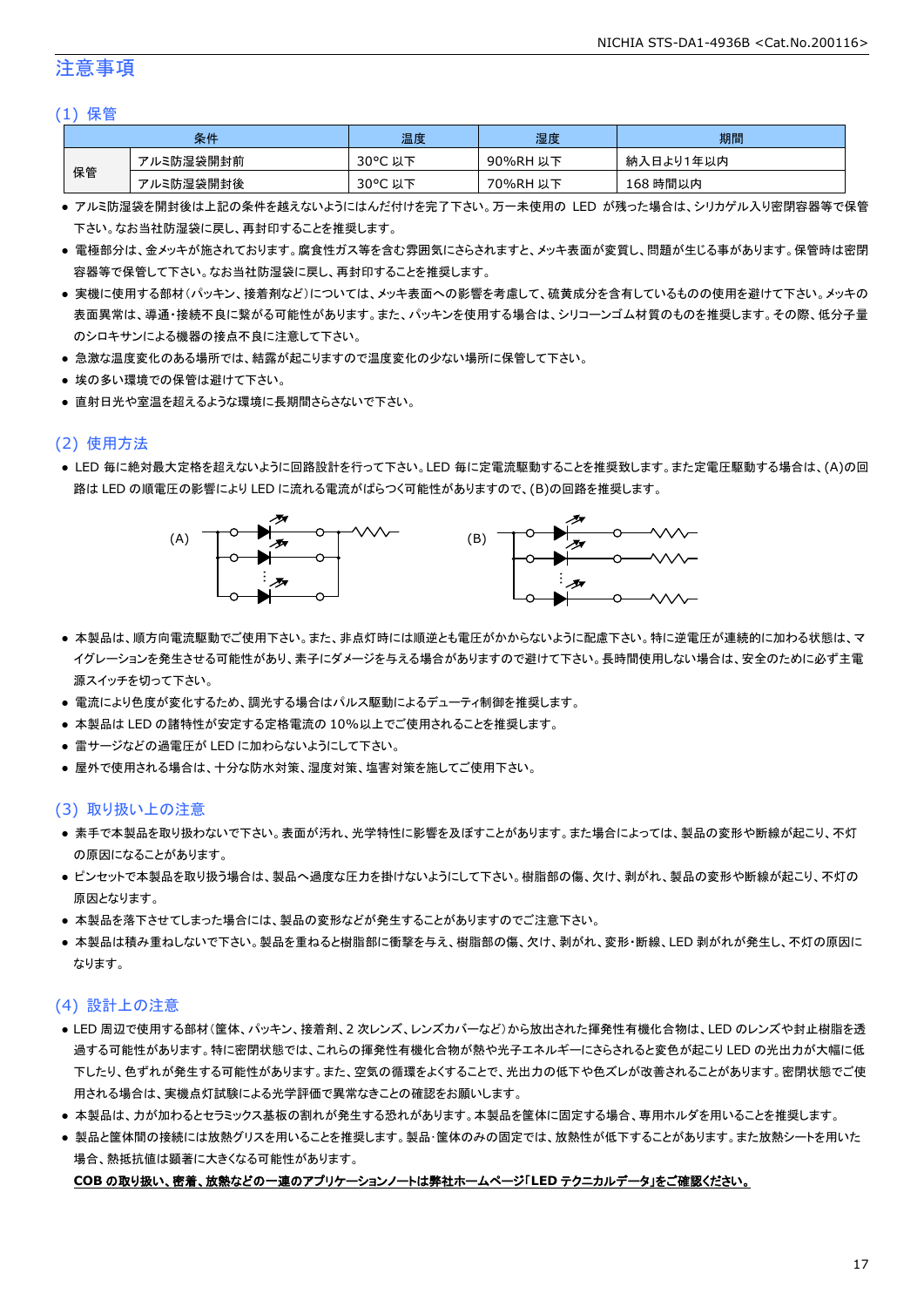#### (5) 静電気に対する取り扱い

● 本製品は静電気やサージ電圧に敏感で、素子の損傷や信頼性低下を起こすことがあります。取り扱いに際しては、以下の例を参考に静電気対策を十分 行って下さい。

 リストストラップ、導電性衣類、導電靴、導電性床材等による電荷の除去 作業区域内の装置、治具等の接地による電荷の除去 導電性材料による作業台、保管棚等の設置

- 使用機器(はんだコテなど)、治具、装置類や作業区域内は適切に接地をして下さい。また、実装される機器等についてもサージ対策の実施を推奨しま す。
- 治具、装置類にガラスやプラスチックなどの絶縁体を使用される場合は以下の例を参考に対策を十分行って下さい。

 導電性材料による導電化 加湿による帯電防止 除電器(イオナイザ)による電荷の中和

#### (6) 熱の発生

● 本製品をご使用の際は、効率的に素子の熱を下げる対策を施し、最大ジャンクション温度(T」)を超えることがないよう配慮下さい。熱飽和時のジャンクショ ン温度(T」)を推定する方法として、次の式で算出することが可能です。

 $T_1 = T_C + R_{B1C} \cdot W$ 

\*T<sub>1</sub>=ジャンクション温度: °C

Tc=ケース温度: °C

R<sub>0JC</sub>=ダイスから T<sub>C</sub> 測定ポイントまでの熱抵抗: °C/W

W=投入電力(I<sub>F</sub>×V<sub>F</sub>): W

 $T_c$  Measurement Point



● 密着させる材料や筐体の材料特性および表面状態により Reicが変化することがあります。以下の内容についてもご注意頂けますようお願い致します。 本製品を搭載する筐体もしくはヒートシンクの間は熱抵抗の低い放熱材で密着させて下さい。

本製品を搭載するヒートシンクの面は穴や凹凸がなく、平たんにして密着させて下さい。

ホルダーや放熱材を使用する場合は、放熱が維持できる状態として下さい。

 熱による経年劣化、つまり寸法変化または特性劣化が発生すると、保持状態が変化し放熱悪化による製品破損の原因となりますので、信頼性についても 十分に御確認をお願い致します。

● 表面温度測定器(サーモグラフィ)等による非接触による温度測定も有効ですので、放熱設計の際の御参考として下さい。

#### ● **COB** の取り扱い、密着、放熱などの一連のアプリケーションノートは弊社ホームページ「**LED** テクニカルデータ」をご確認ください。

#### (7) 洗浄

- ぬれた雑巾、ベンジン、シンナーなどで LED を拭かないで下さい。
- 洗浄する場合は、イソプロピルアルコールを使用して下さい。その他の洗浄剤の使用に当たってはパッケージ及び樹脂が侵され不具合発生の原因となる 場合がありますので、問題のないことを十分確認の上での使用をお願い致します。フロン系溶剤については、世界的に使用が規制されています。
- LED に汚れが付着した場合にはイソプロピルアルコールを布に付けて良く絞って汚れを拭き取って下さい。
- 超音波洗浄は、基本的には行わないで下さい。やむをえず行う場合は、発振出力や基板の取り付け方により LED への影響が異なりますので、予め実使 用状態で異常のない事を確認の上実施下さい。

### (8) 目の安全性

- 2006 年に国際電気委員会(IEC)からランプ及びランプシステムの光生物学的安全性に関する規格 IEC 62471 が発行され、LED もこの規格の適用範 囲に含められました。一方、2001 年に発行されたレーザー製品の安全に関する規格 IEC 60825-1 Edition1.2 において、LED が適用範囲に含まれて いましたが、2007 年に改訂された IEC 60825-1 Edition2.0 で LED が適用除外されました。但し、国や地域によっては、依然として IEC 60825-1 Edition1.2 と同等規格を採用し、LED が適用範囲に含められています。これらの国や地域向けには、ご注意下さい。IEC62471 によって分類される LED のリスクグループは、放射束や発光スペクトル、指向性などによって異なり、特に青色成分を含む高出力ではリスクグループ 2 に相当する場合もあり ます。LED の出力を上げたり、LED からの光を光学機器にて集光したりするなどした状態で、直視しますと眼を痛めることがありますので、ご注意下さい。
- 点滅光を見つづけると光刺激により不快感を覚えることがありますのでご注意下さい。又、機器に組み込んでご使用される場合は、光刺激などによる第三 者への影響をご配慮下さい。